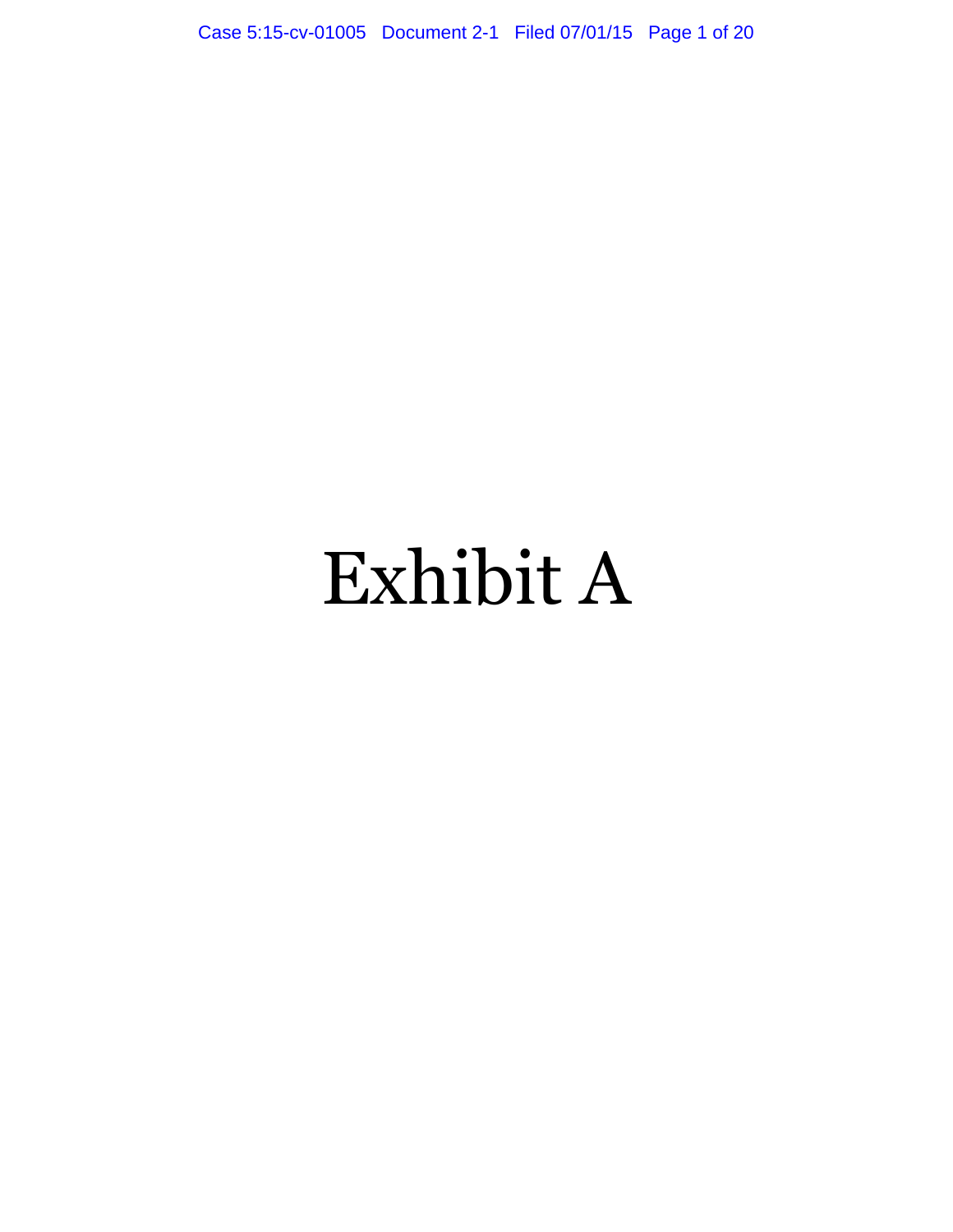## **UNITED STATES DISTRICT COURT DISTRICT OF CONNECTICUT**

Consumer Financial Protection Bureau,

Case No. 15-cv-01005

Plaintiff,

v.

Affinion Group Holdings, Inc., Affinion Group Inc., Affinion Group, LLC, Affinion Benefits Group, LLC, Trilegiant Corporation, Watchguard Registration Services, Inc., and Global Protection Solutions, LLC,

STIPULATED FINAL JUDGMENT AND ORDER

Defendants.

# **STIPULATED FINAL JUDGMENT AND ORDER**

Plaintiff, the Consumer Financial Protection Bureau ("Bureau") commenced this civil action against Defendants Affinion Group Holdings, Inc., Affinion Group, Inc., Affinion Group, LLC, Affinion Benefits Group, LLC, Trilegiant Corporation, Watchguard Registration Services, Inc., and Global Protection Solutions, LLC (collectively, "Defendants") on July 1, 2015, to obtain injunctive relief, redress, and civil money penalties.

The Complaint alleges violations of §§ 1031(a) and 1036(a)(1) of the Consumer Financial Protection Act of 2010 ("CFPA"), 12 U.S.C. §§ 5531(a), 5536(a)(1).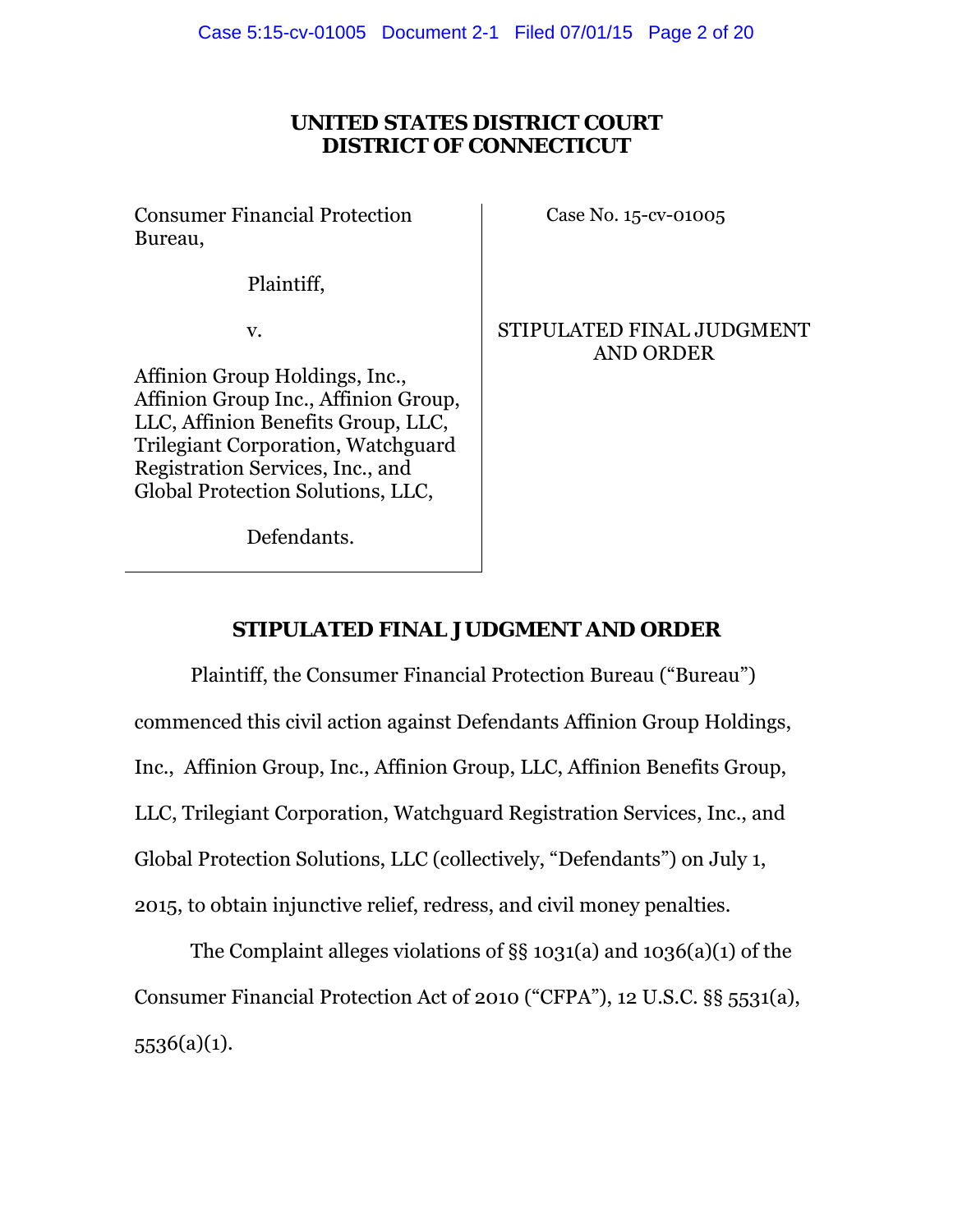Plaintiff and Defendants request that the Court enter this Stipulated Final Judgment and Order ("Order").

#### **FINDINGS**

1. This Court has jurisdiction over the parties and the subject matter of this action.

2. Plaintiff and Defendants agree to entry of this Order, without adjudication of any issue of fact or law, to settle and resolve all matters in this dispute arising from the conduct alleged in the Complaint to the date this Order is entered.

3. Defendants neither admit nor deny any allegation in the Complaint, except as stated in this Order. For purposes of this Order, Defendants admit the facts necessary to establish the Court's jurisdiction over Defendants and the subject matter of this action.

4. Defendants waive service under Rule 4(d) of the Federal Rules of Civil Procedure and waive all rights to seek judicial review or otherwise challenge or contest the validity of this Order. Defendants also waive any claim they may have under the Equal Access to Justice Act, 28 U.S.C. § 2412, concerning the prosecution of this action to the date of this Order. Each party will bear its own costs and expenses, including without limitation attorneys' fees.

5. Entry of this Order is in the public interest.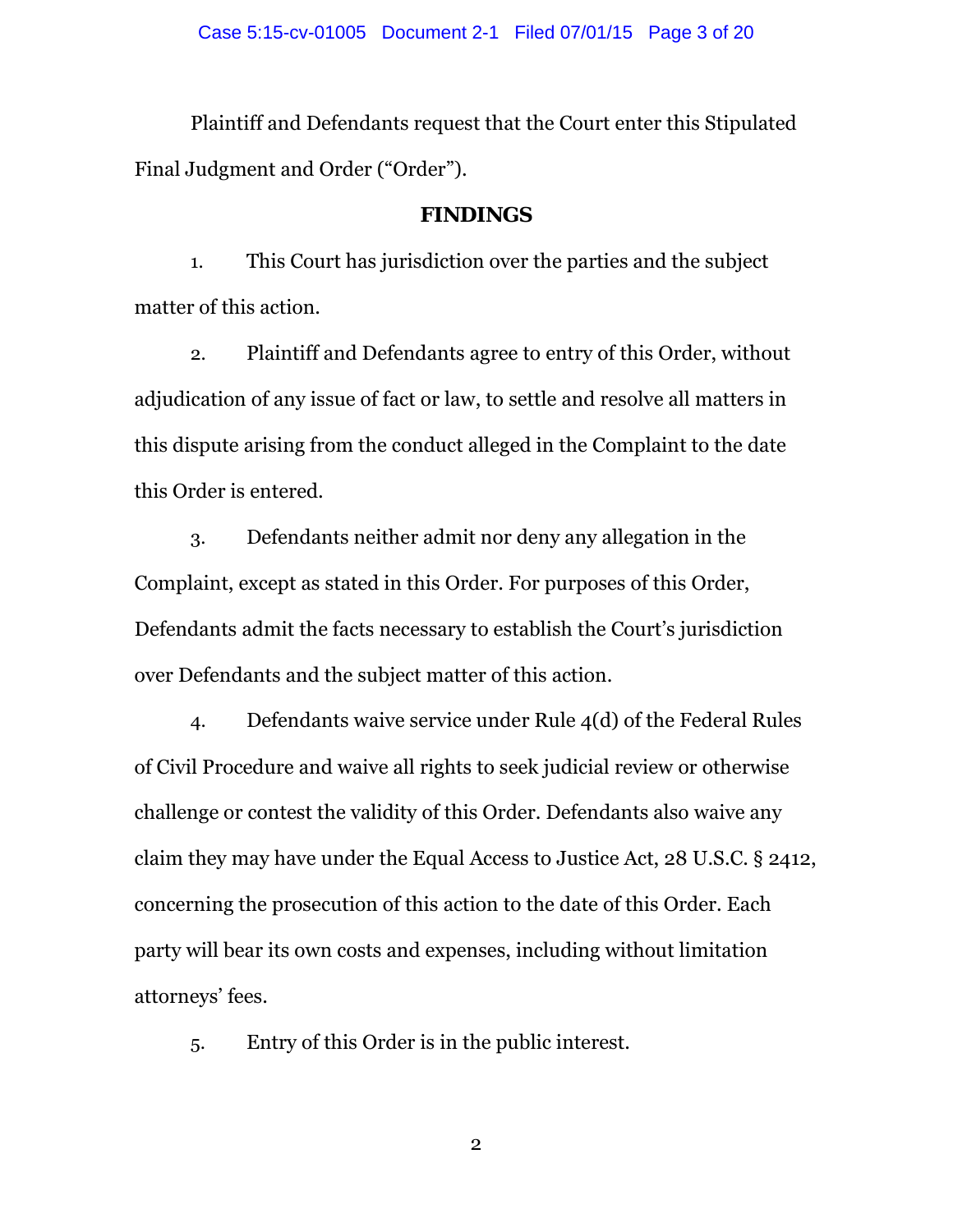## **DEFINITIONS**

6. The following definitions apply to this Order:

a. "**Affected Consumer**" means a consumer that enrolled in a Specified Protection Product between July 2, 2010 and August 20, 2012.

b. "**Board**" means each of the Defendants' duly-elected and acting Boards of Directors.

c. "**Defendants**" means Affinion Group Holdings, Inc., Affinion Group, Inc., Affinion Group, LLC, Affinion Benefits Group, LLC, Trilegiant Corporation, Watchguard Registration Services, Inc., and Global Protection Solutions, LLC and any successors or assigns.

d. "**Effective Date**" means the date on which the Order is entered on the docket.

e. "**Enforcement Director**" means the Assistant Director of the Office of Enforcement for the Consumer Financial Protection Bureau, or his delegate.

f. "**Financial Institution**" means an insured bank (as defined in section 3(h) of the Federal Deposit Insurance Act, 12 U.S.C. § 1813(h)); a commercial bank or trust company; a private banker; an agency or branch of a foreign bank in the United States; any credit union; a thrift institution; an issuer,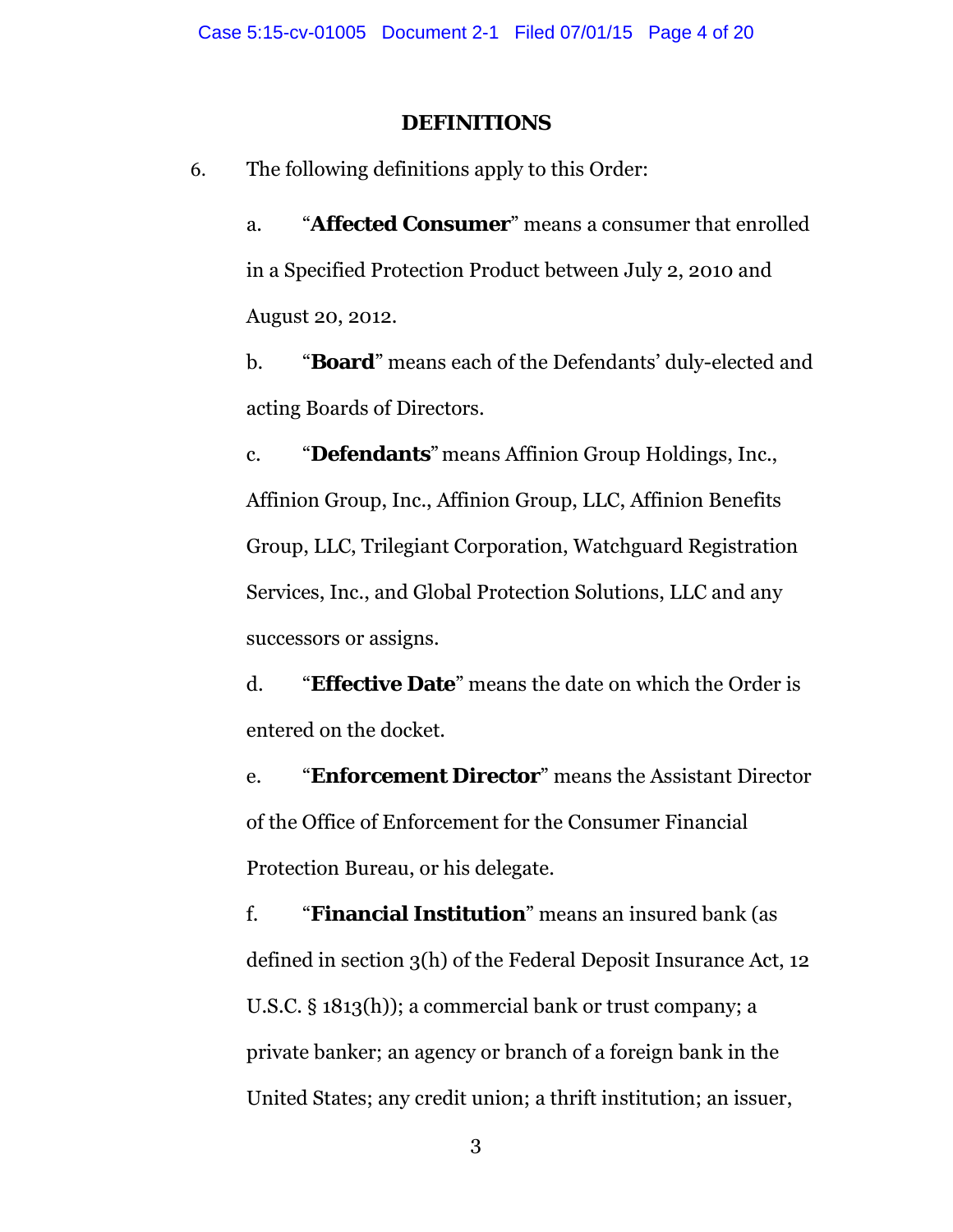redeemer, or cashier of travelers' checks, checks, money orders, or similar instruments; an operator of a credit card system; a loan or finance company; or any business or agency which engages in activity which is similar to, related or a substitution for activity in which any business described in this is authorized to engage.

g. "**Protection Product**" means a consumer financial product or service, as defined by § 1002(5) of the CFPA, 12 U.S.C. § 5481(5), that includes at least one feature relating to credit reports, credit monitoring, credit scores, or identity fraud assistance, and was sold to the customers of a Financial Institution, and serviced directly or indirectly by the Defendants.

h. "**Related Consumer Action**" means a private action by or on behalf of one or more consumers or an enforcement action by another governmental agency brought against Defendant based on substantially the same facts as described in this Order or the Complaint.

i. "**Relevant Period**" means July 2, 2010 until August 20, 2012.

j. "**Specified Protection Product**" means a Protection Product identified in ¶ 17 of the Complaint.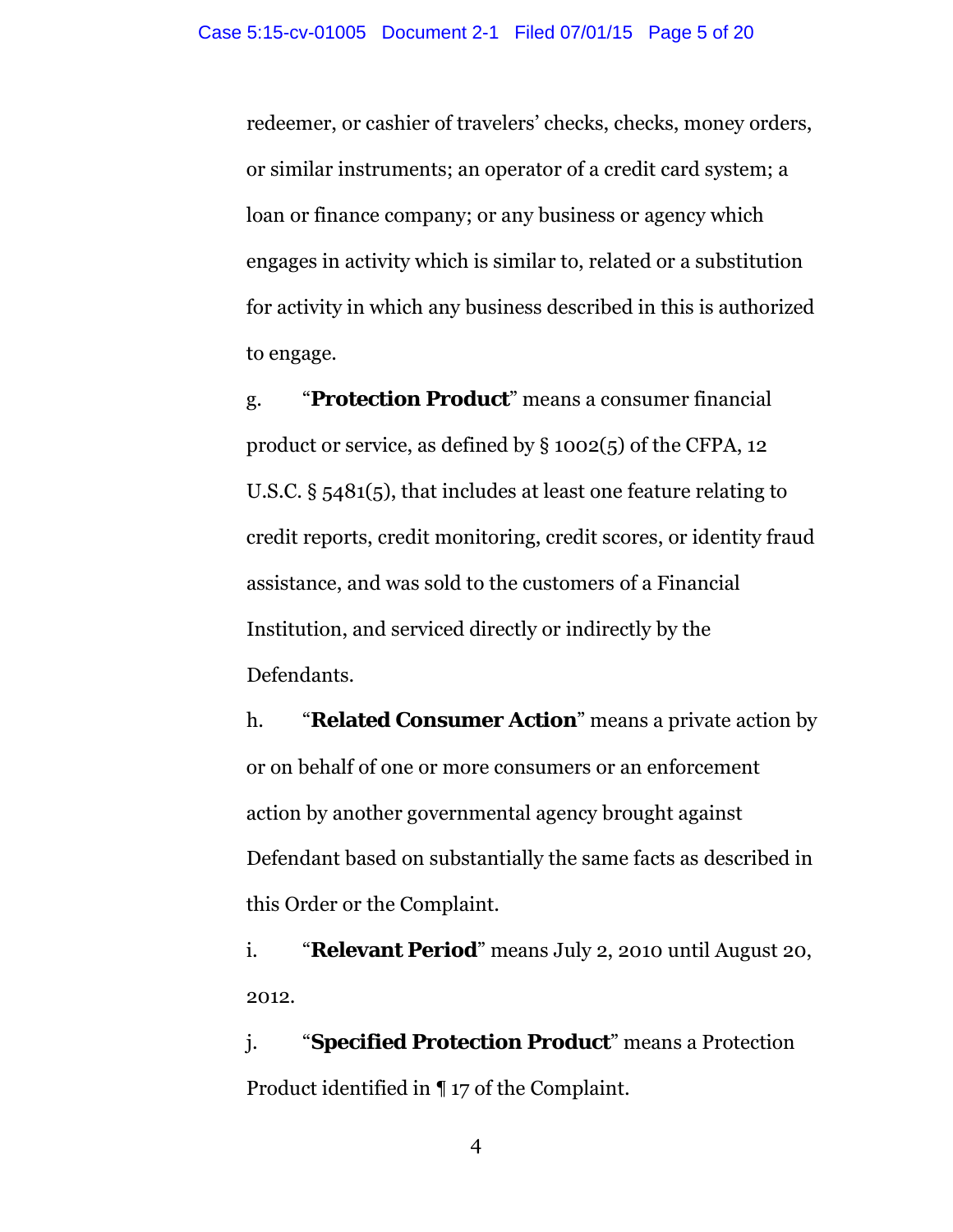### **ORDER**

#### **IT IS ORDERED** that:

# **I. Conduct Prohibition**

7. Under §§ 1053 and 1055 of the CFPA, Defendants and its officers, agents, servants, employees, and attorneys who have actual notice of this Order, whether acting directly or indirectly, may not violate §§ 1031 and 1036 of the CFPA, 12 U.S.C. §§ 5531 and 5536.

8. Defendants must take reasonable measures to ensure that Defendants and service providers, affiliates, and other agents of Defendants do not violate §§ 1031 and 1036 of the CFPA 12 U.S.C. §§ 5531 and 5536, regarding the billing and administration of Protection Products.

9. Defendants may not make, or allow to be made, any material deceptive representation, statement, or omission, expressly or by implication, in connection with the marketing, solicitation, or administration of any Protection Product or during membership retention for such products.

10. Defendants must correct all alleged violations of law, as described in the Complaint and addressed in this Order and implement procedures to prevent their recurrence.

11. If a customer enrolled in a Protection Product as of the Effective Date contacts Defendants and requests to cancel the customer's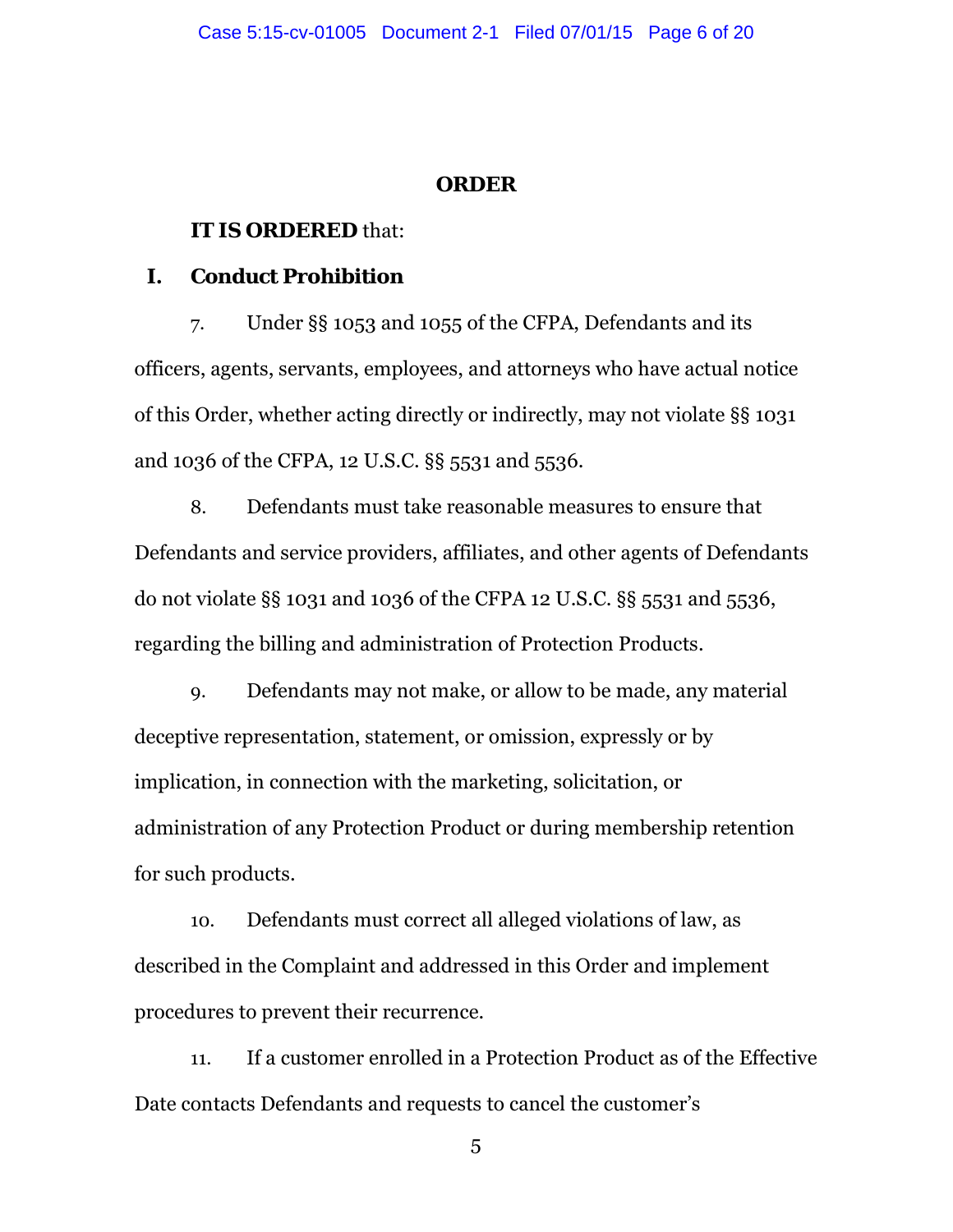#### Case 5:15-cv-01005 Document 2-1 Filed 07/01/15 Page 7 of 20

membership in a Protection Product, Defendants will immediately cancel the Protection Product and will not make any rebuttal or other attempt to persuade the customer to retain the Protection Product.

12. Defendants will immediately begin efforts to comply with this Section, but detailed steps for fully addressing the restrictions and requirements of this Section, and specific timeframes and deadlines for implementing the restrictions and requirements of this Section will be set forth in the Compliance Plan described in § II.

## **II. Compliance Plan**

13. Within 90 days of the Effective Date, Defendants must submit to the Enforcement Director for review and determination of nonobjection a comprehensive compliance plan designed to ensure that Defendants' practices that relate to Protection Products complies with all applicable Federal consumer financial laws and the terms of this Order ("Compliance Plan"). The Compliance Plan must include, at a minimum:

- a. Detailed steps for addressing each action required by this Order; and
- b. Specific timeframes and deadlines for implementation of the steps described above.

14. The Enforcement Director will have the discretion to make a determination of nonobjection to the Compliance Plan or direct the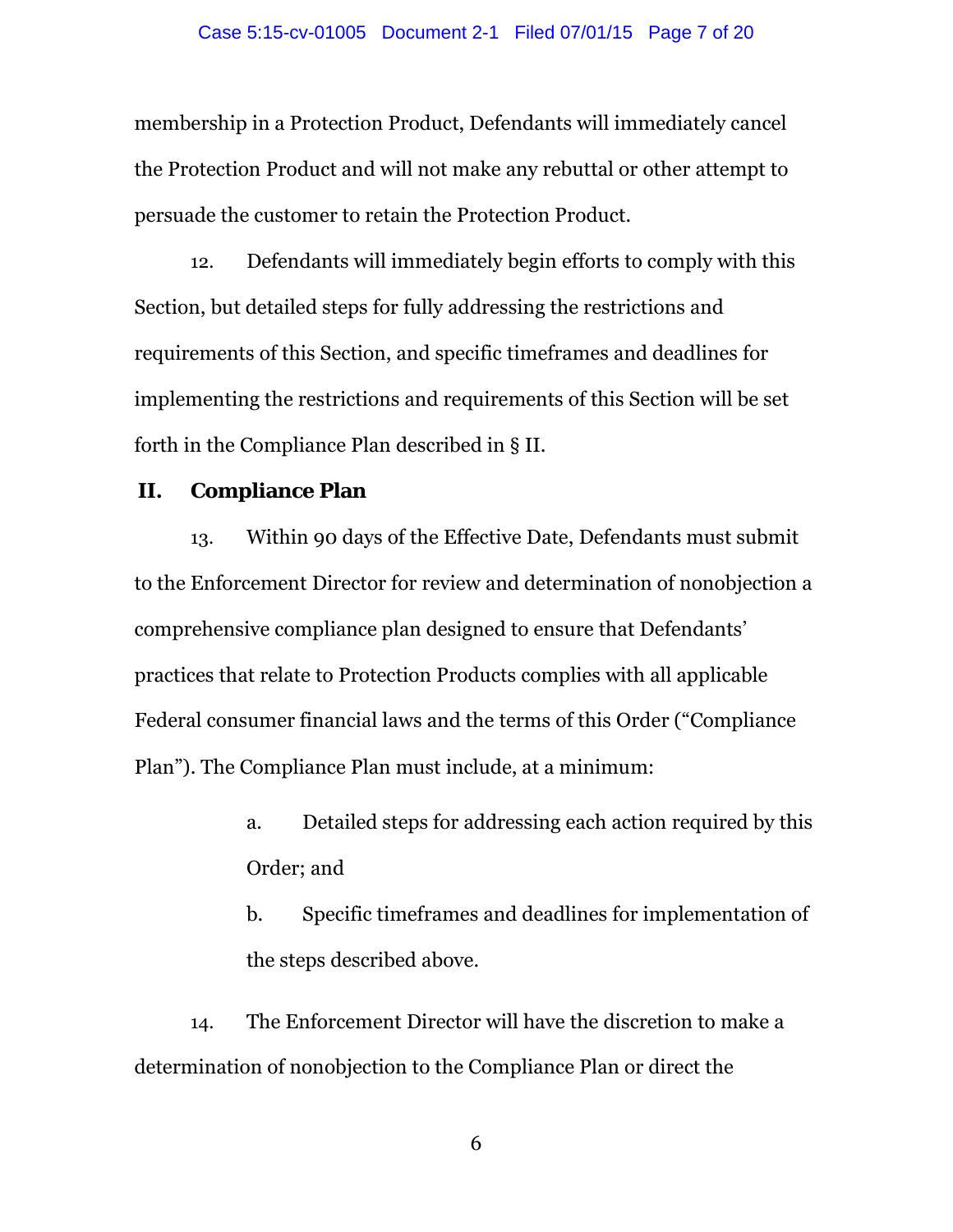Defendants to revise it. If the Enforcement Director directs the Defendants to revise the Compliance Plan, the Defendants must make the revisions and resubmit the Compliance Plan to the Enforcement Director within 45 days.

15. After receiving notification that the Enforcement Director has made a determination of nonobjection to the Compliance Plan, the Defendants must implement and adhere to the steps, recommendations, deadlines, and timeframes outlined in the Compliance Plan.

#### **III. Role of the Board**

16. The Board must review all submissions required by this Order before the materials are submitted to the Bureau.

17. Although this Order requires the Defendants to submit certain documents for the review or nonobjection by the Enforcement Director, the Board will have the ultimate responsibility for proper and sound management of Defendants and for ensuring that Defendants comply with Federal consumer financial law and this Order.

18. In each instance that this Order requires the Board to ensure adherence to, or perform certain obligations of the Defendants, the Board must:

> a. Authorize whatever actions are necessary for Defendants to fully comply with the Order;

b. Require timely reporting by management to the Board on the status of compliance obligations; and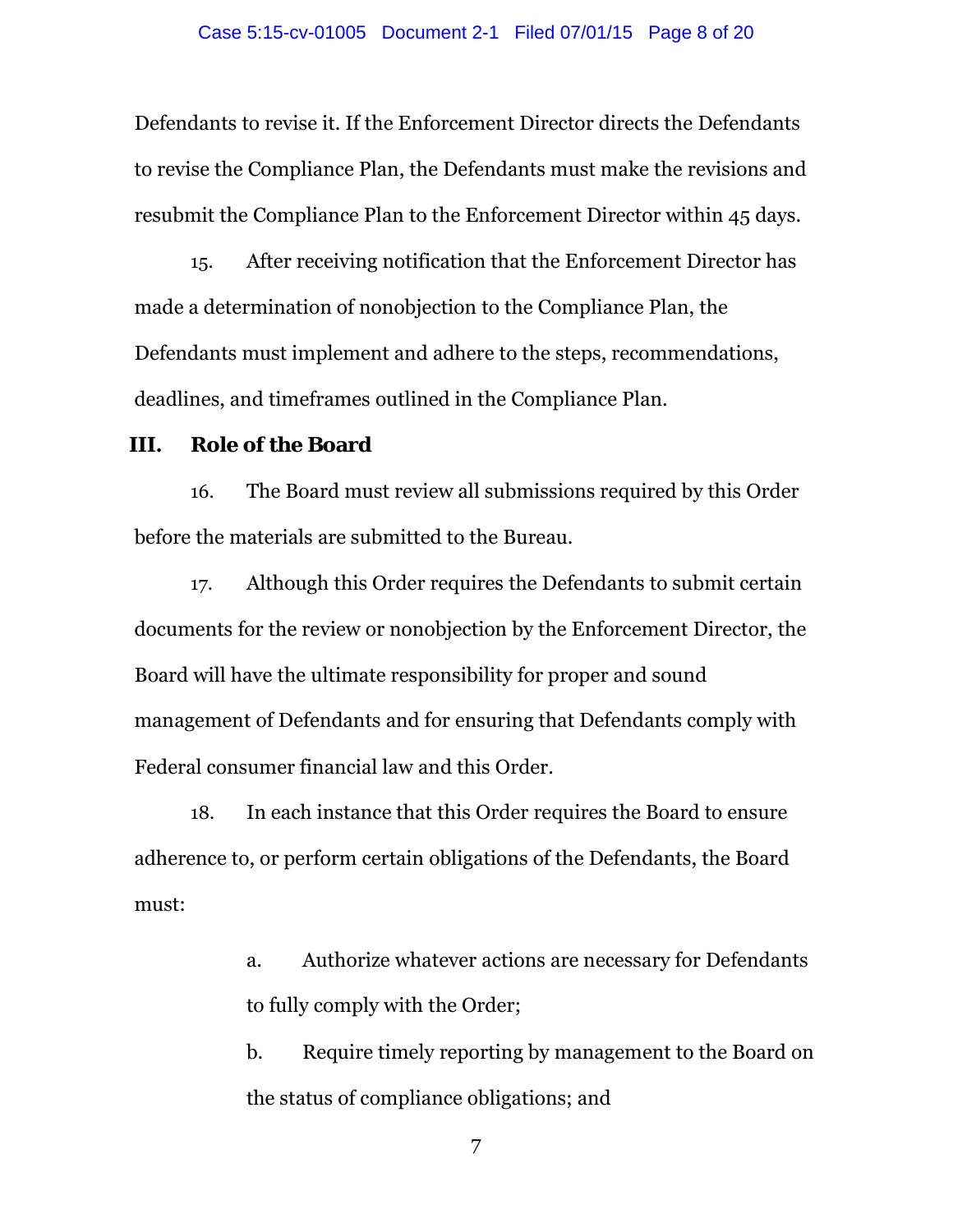c. Require timely and appropriate corrective action to remedy any material noncompliance with any failures to comply with Board directives related to this Section.

19. The Board may delegate all obligations in § III to a Compliance Committee comprised of at least three or more Board members, of which a majority may not be employees or officers of the Defendants or any of their subsidiaries.

#### **IV. Monetary Provisions**

20. Within 10 days of the Effective Date, Defendants must reserve \$6,756,025 for the purpose of providing restitution to Affected Consumers.

21. Within 90 days of the Effective Date, Defendants must submit to the Enforcement Director for review and nonobjection a comprehensive written plan for providing redress consistent with this Order ("Redress Plan"). The Enforcement Director will have the discretion to make a determination of nonobjection to the Redress Plan or direct the Defendants to revise it. If the Enforcement Director directs the Defendants to revise the Redress Plan, the Defendants must make the revisions and resubmit the Redress Plan to the Enforcement Director within 30 days. After receiving notification that the Enforcement Director has made a determination of nonobjection to the Redress Plan, the Defendants must implement and adhere to the steps, recommendations, deadlines, and timeframes outlined in the Redress Plan.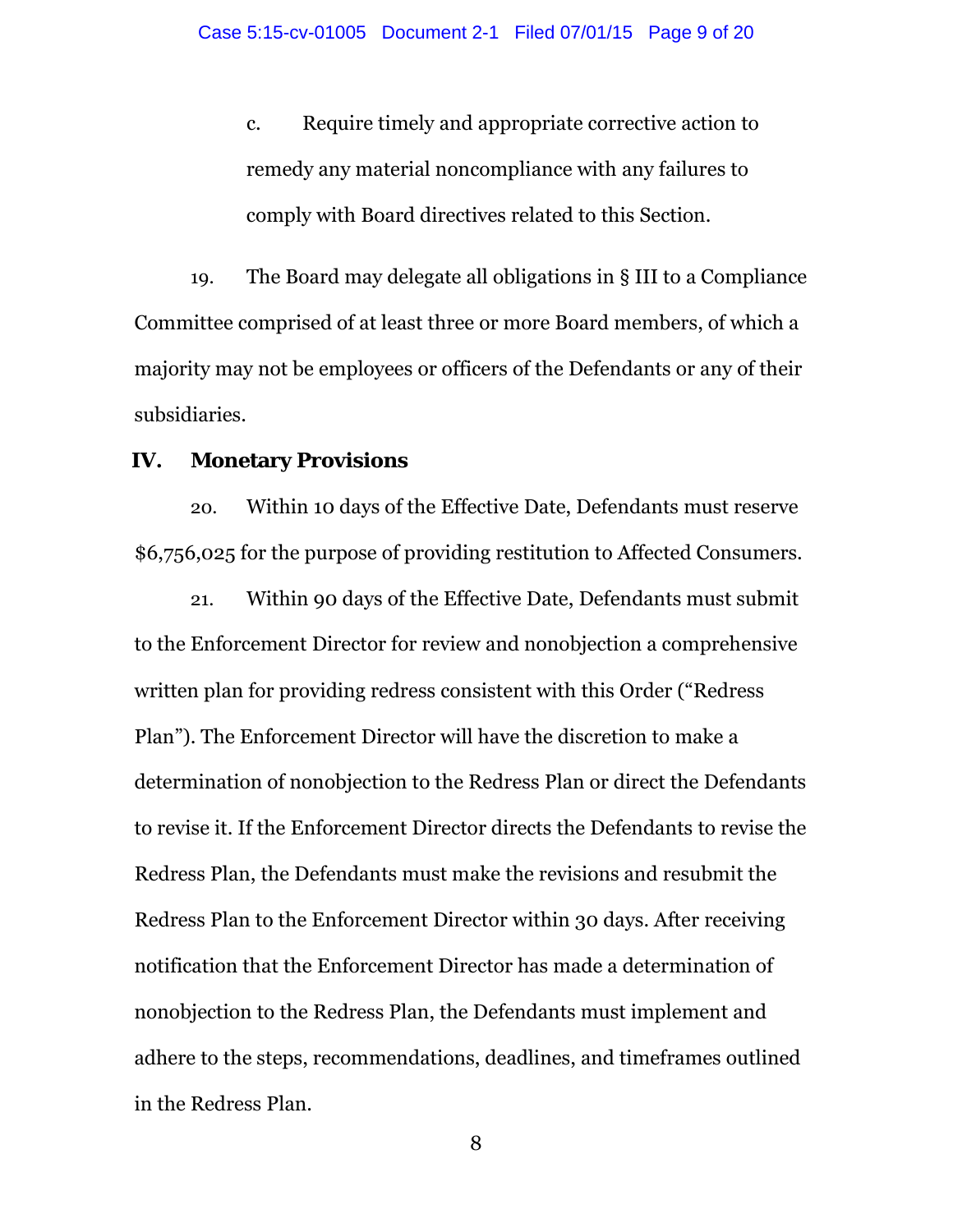22. Redress will be paid to Affected Consumers who were billed for the Specified Protection Products and did not receive credit monitoring or credit report retrieval services because of a lack of authorization or service delivery issues. Defendants will refund the full amount of fees paid by the Affected Consumer while the Affected Consumer did not receive full credit monitoring or credit report retrieval services. Redress will not be provided to Affected Consumers if it is not possible to determine the specific cause of any temporary nonreceipt of credit monitoring or credit report retrieval services. In addition, an Affected Consumer will be deemed to have received benefits if such benefits could be accessed online or web-enabled, or if partial monitoring was received and the Affected Consumer was notified of the partial receipt.

23. After completing the Redress Plan, if the amount of redress provided to Affected Consumers is less than \$6,756,025, within 90 days of the completion of the Redress Plan, Defendants must pay to the Bureau, by wire transfer to the Bureau or to the Bureau's agent, and according to the Bureau's wiring instructions, the difference between the amount of redress provided to Affected Consumers and \$6,756,025.

24. Within 90 days of completing the Redress Plan, Defendants will submit to the Enforcement Director a report with an assessment of its compliance with the terms of the Redress Plan ("Redress Report"). The Redress Report will: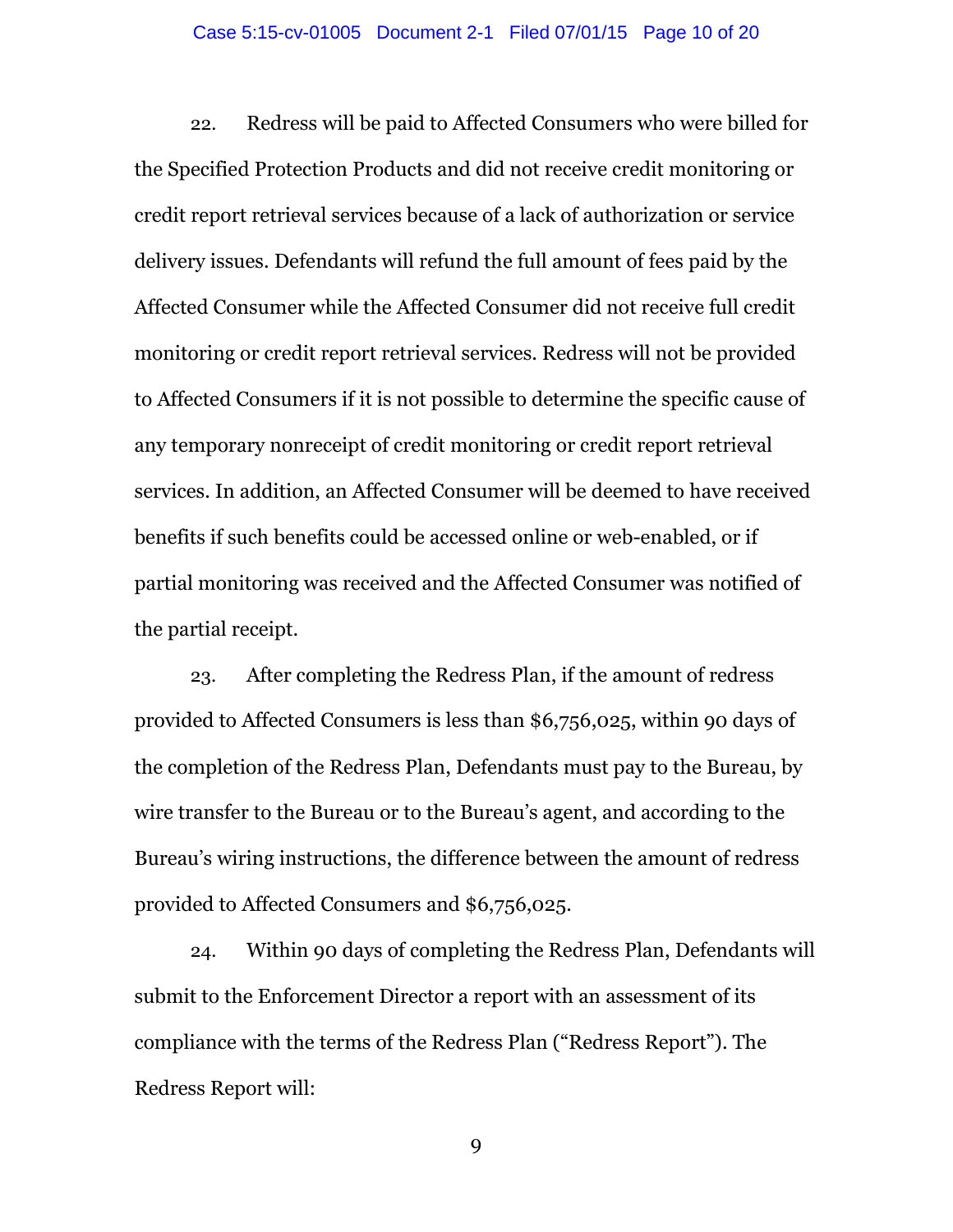a. Describe the methodology used to determine the population of Affected Consumers who received redress under this Order and as described in the Redress Plan;

b. State the total number of Affected Consumers to whom Defendants provided redress;

c. State the total amounts reimbursed to Affected Consumers;

d. Describe the procedures used to issue and track redress payments to Affected Consumers; and

e. Describe the work of independent consultants that Defendants used, if any, to assist and review its execution of the Redress Plan.

25. If the Bureau determines, in its sole discretion, that further redress to consumers is wholly or partially impracticable, or if funds remain after additional redress is completed, those remaining funds will be deposited in the U.S. Treasury as disgorgement. The Defendants will have no right to challenge any actions that the Bureau or their representatives may take under this Paragraph.

26. Defendants may not condition the payment of redress to any Affected Consumer under this Order on that Affected Consumer waiving any right.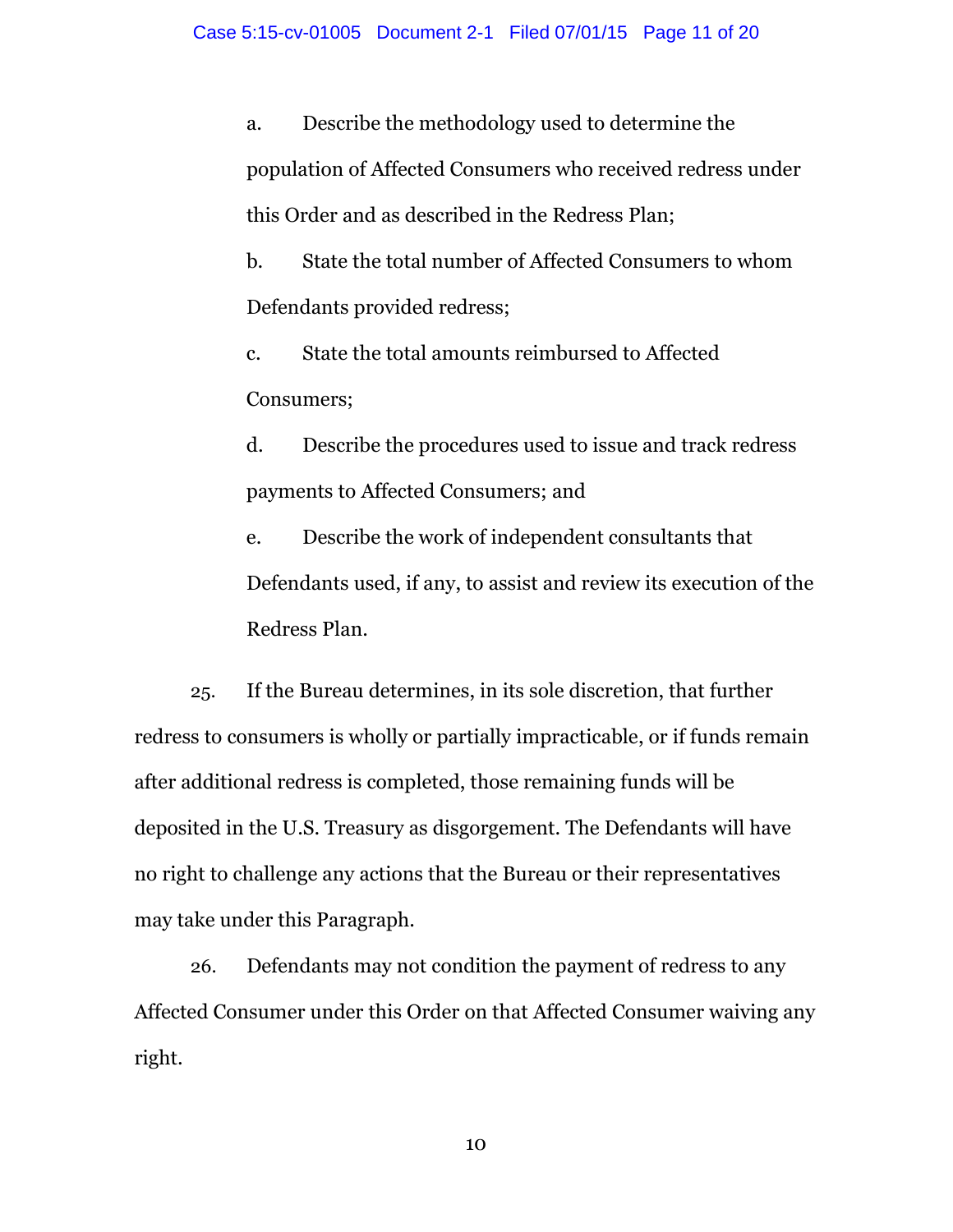27. For any Affected Consumer that receives redress as a credit that decreases the existing balance or charged-off balance, Defendants must, as permitted by law, report the updated balance to each credit bureau to which Defendants had previously furnished balance information for the account or delete the account tradeline if the updated balance is zero dollars or less.

## **V. Civil Money Penalties**

28. Under § 1055(c) of the CFPA, 12 U.S.C. § 5565(c), by reason of the alleged violations of law described in the Complaint, and taking into account the factors in 12 U.S.C.  $\S$  5565(c)(3), a judgment for a civil money penalty is entered in favor of the Bureau and against Defendants, jointly and severally, in the amount of \$1,900,000.

29. Within 20 days of the Effective Date, Defendants must pay the civil money penalty by wire transfer to the Bureau or to the Bureau's agent in compliance with the Bureau's wiring instructions.

30. The civil money penalty paid under this Order will be deposited in the Civil Penalty Fund of the Bureau as required by § 1017(d) of the CFPA, 12 U.S.C. § 5497(d).

31. Defendants must treat the civil money penalty paid under this Order as a penalty paid to the government for all purposes. Regardless of how the Bureau ultimately uses those funds, Defendants may not: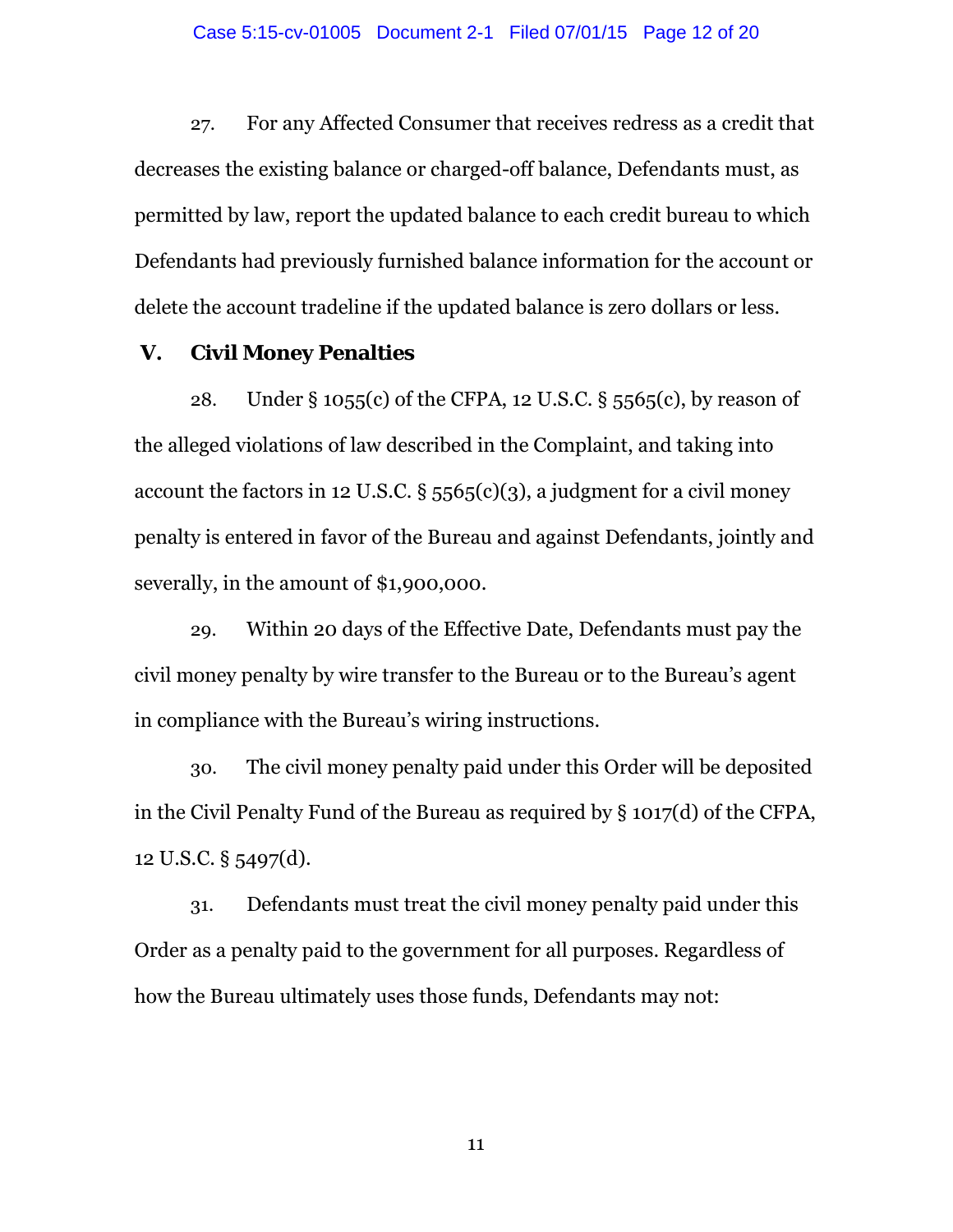a. Claim, assert, or apply for a tax deduction, tax credit, or any other tax benefit for any civil money penalty paid under this Order; or

b. Seek or accept, directly or indirectly, reimbursement or indemnification from any source, including but not limited to payment made under any insurance policy, with regard to any civil money penalty paid under this Order.

32. To preserve the deterrent effect of the civil money penalty in any Related Consumer Action, Defendants may not argue that Defendants are entitled to, nor may Defendants benefit by, any offset or reduction of any compensatory monetary remedies imposed in the Related Consumer Action because of the civil money penalty paid in this action ("Penalty Offset"). If the court in any Related Consumer Action grants such a Penalty Offset, Defendants must, within 90 days after entry of a final order granting the Penalty Offset, notify the Bureau, and pay the amount of the Penalty Offset to the U.S. Treasury. Such a payment will not be considered an additional civil money penalty and will not change the amount of the civil money penalty imposed in this action.

# **VI. Additional Monetary Provisions**

33. In the event of any default on Defendants' obligation to make payment under this Order, interest, computed under 28 U.S.C. § 1961, as amended, will accrue on any outstanding amounts not paid from the date of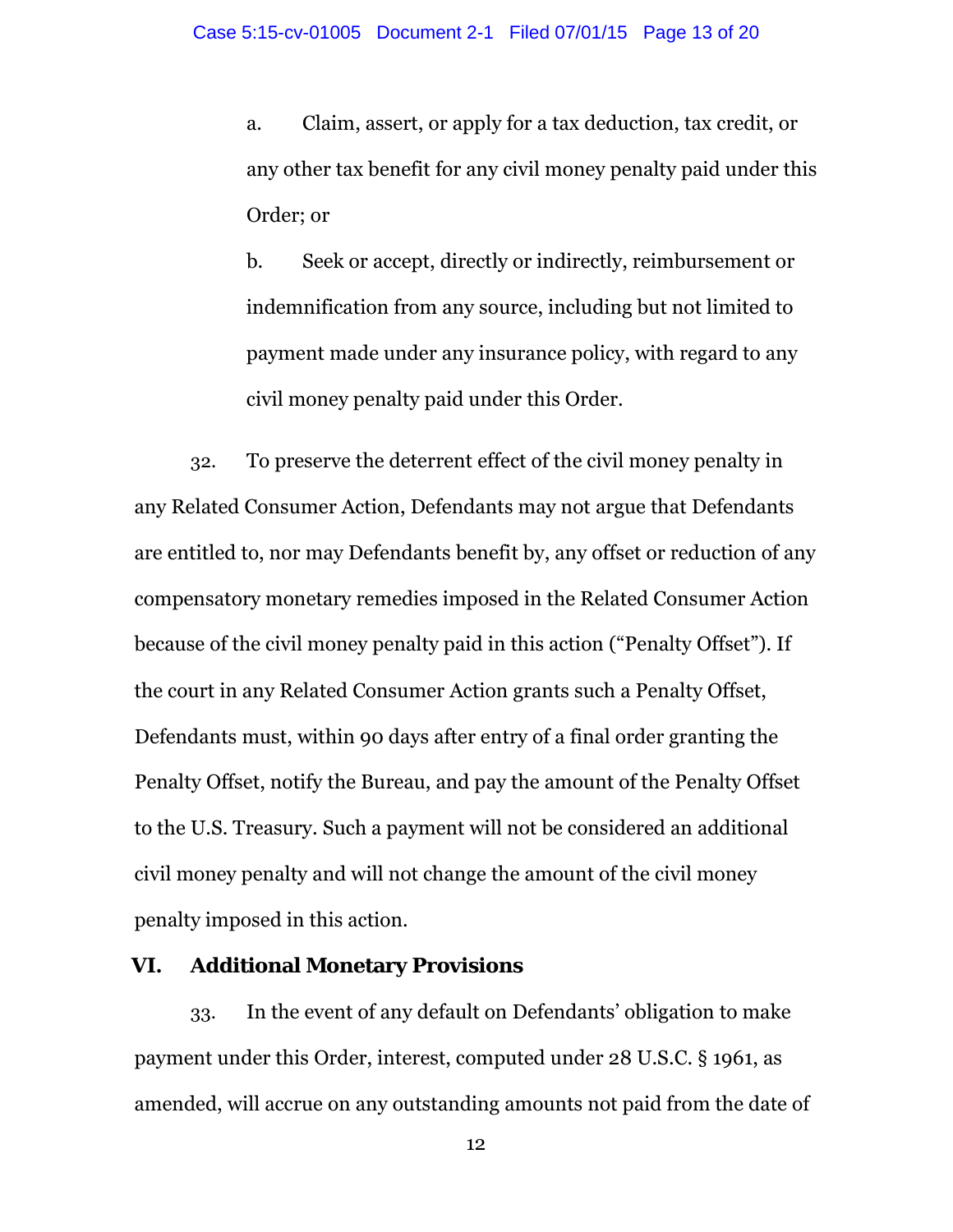default to the date of payment, and will immediately become due and payable.

34. Defendants must relinquish all dominion, control, and title to the funds paid or to be paid under this Order to the fullest extent permitted by law and no part of the funds may be returned to Defendants.

35. Under 31 U.S.C. § 7701, Defendants must furnish to the Bureau their taxpayer identifying numbers, which may be used for purposes of collecting and reporting on any delinquent amount arising out of this Order.

36. Within 30 days of the entry of a final judgment, consent order, or settlement in a Related Consumer Action, Defendants must notify the Enforcement Director of the final judgment, consent order, or settlement in writing. That notification must indicate the amount of redress, if any, that Defendants paid or are required to pay to consumers and describe the consumers or classes of consumers to whom that redress has been or will be paid.

## <span id="page-13-1"></span>**VII. Reporting Requirements**

<span id="page-13-0"></span>37. Defendants must notify the Bureau of any development that may affect compliance obligations arising under this Order, including but not limited to, a dissolution, assignment, sale, merger, or other action that would result in the emergence of a successor company; the creation or dissolution of a subsidiary, parent, or affiliate that engages in any acts or practices subject to this Order; the filing of any bankruptcy or insolvency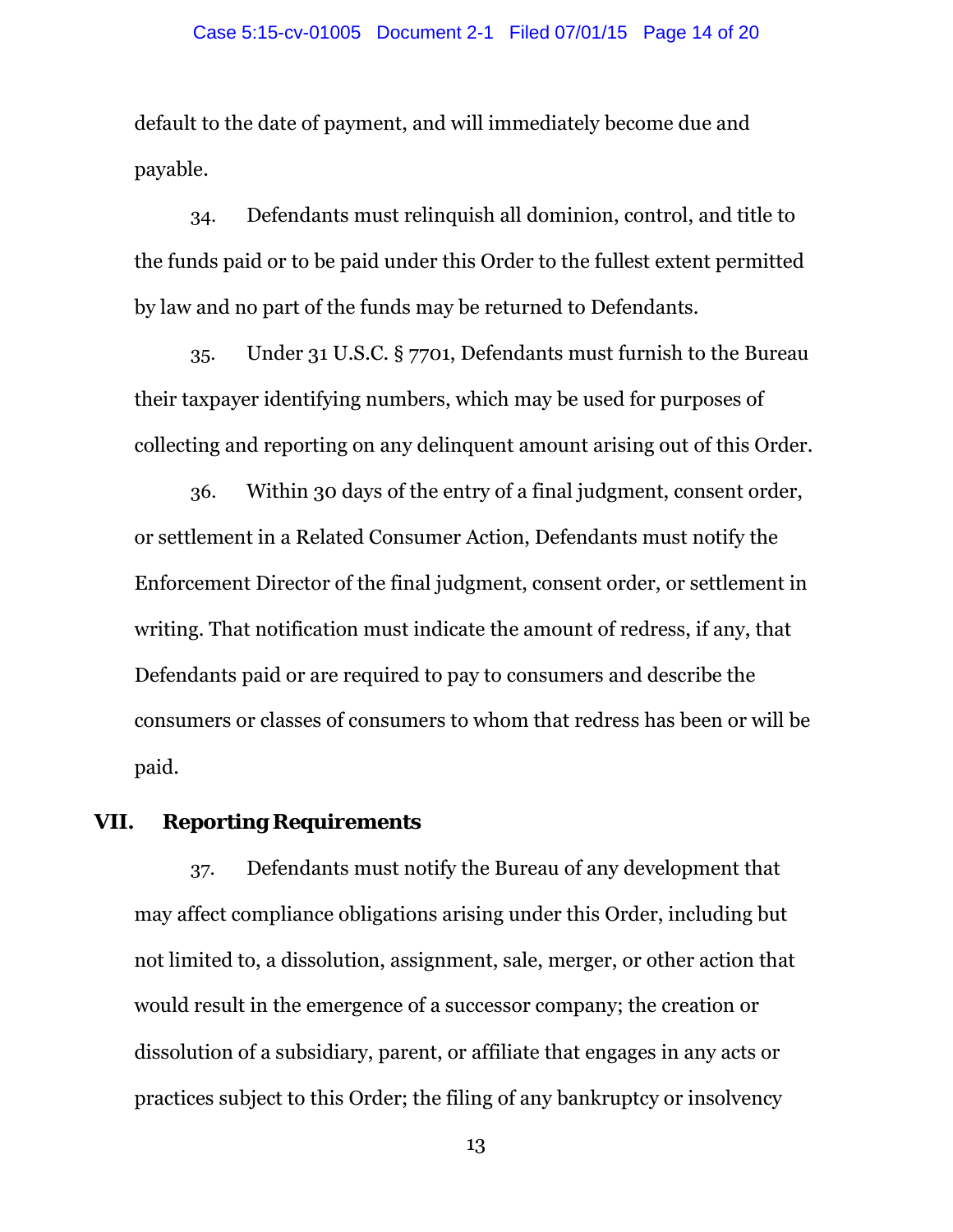proceeding by or against Defendants; or a change in Defendants' name or address. Defendants must provide this notice at least 30 days before the development or as soon as practicable after the learning about the development, whichever is sooner.

38. Within 30 days of the Effective Date, Defendants must:

a. Designate at least one telephone number and email, physical, and postal address as points of contact, which the Bureau may use to communicate with Defendants;

b. Identify all businesses for which any Defendant is the majority owner, or that a Defendant directly or indirectly controls, by all of their names, telephone numbers, and physical, postal, email, and Internet addresses;

c. Describe the activities of each such business, including the products and services offered, and the means of advertising, marketing, and sales.

39. Defendants must report any change in the information required to be submitted under ¶ [37](#page-13-0) at least 30 days before the change or as soon as practicable after the learning about the change, whichever is sooner.

40. Within 120 days of the Effective Date, and again one year after the Effective Date, Defendants must submit to the Enforcement Director an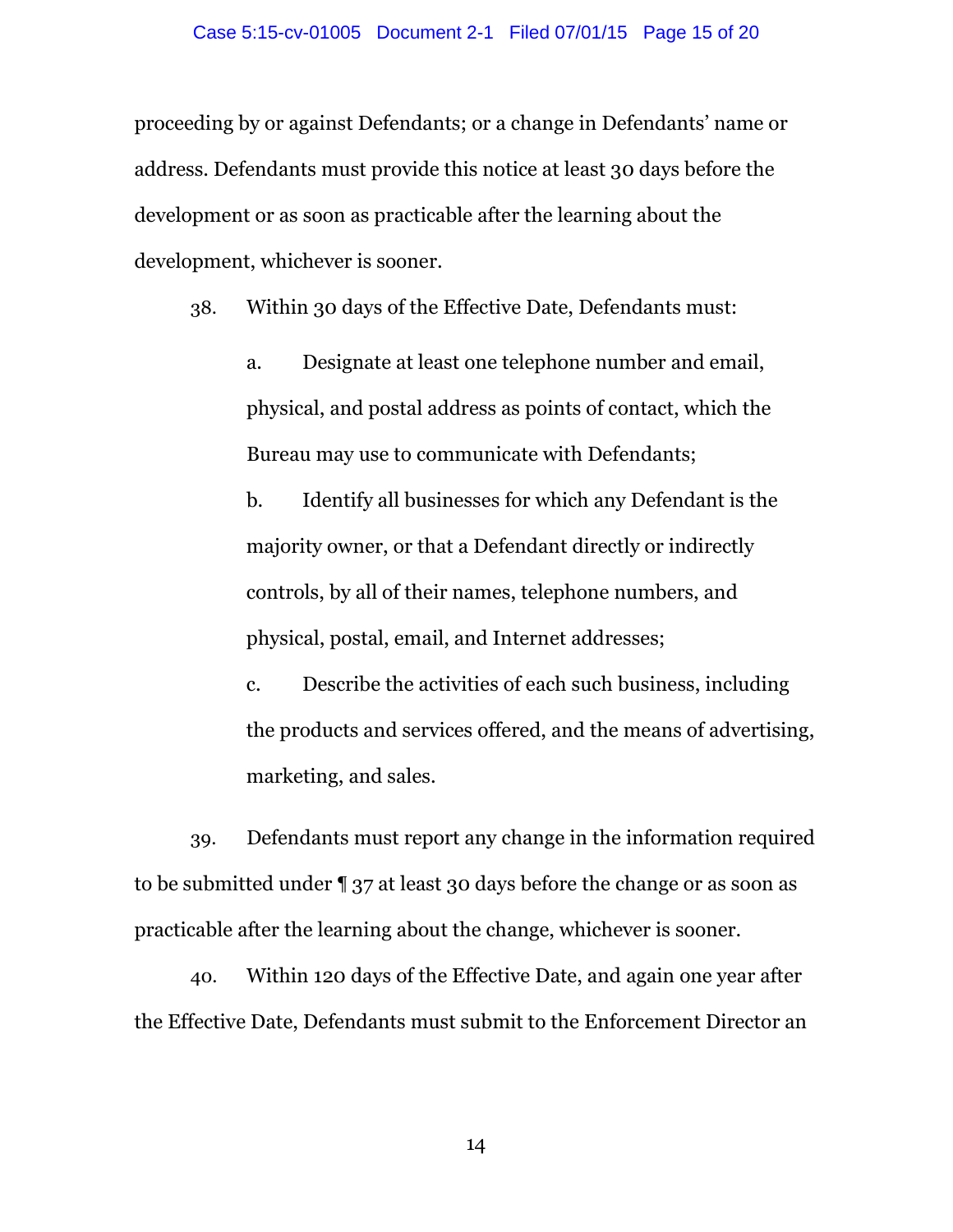#### Case 5:15-cv-01005 Document 2-1 Filed 07/01/15 Page 16 of 20

accurate written compliance progress report that has been approved by the Board, which, at a minimum:

- a. Describes in detail the manner and form in which Defendants have complied with this Order; and
- b. Attaches a copy of each Order Acknowledgment obtained under § [VIII,](#page-15-0) unless previously submitted to the Bureau.

# <span id="page-15-0"></span>**VIII. Order Distribution and Acknowledgment**

41. Within 90 days of the Effective Date, Defendants must deliver a copy of this Order to each of its Board members and executive officers, as well as to any managers, or service providers who have responsibilities related to Protection Products. Defendants must deliver a copy of this Order or a summary of this Order, as to which the Enforcement Director has made a determination of nonobjection, to employees or other agents and representatives who have responsibilities related to Protection Products.

42. For 5 years from the Effective Date, Defendants must deliver a copy of this Order to any business entity resulting from any change in structure referred to in § [VII,](#page-13-1) any future Board members and executive officers, as well as to any managers and service providers, who will have responsibilities related to Protection Products before they assume their responsibilities. Defendants must deliver a copy of this Order or a summary of this Order (as described in ¶ 41), to employees of any business entity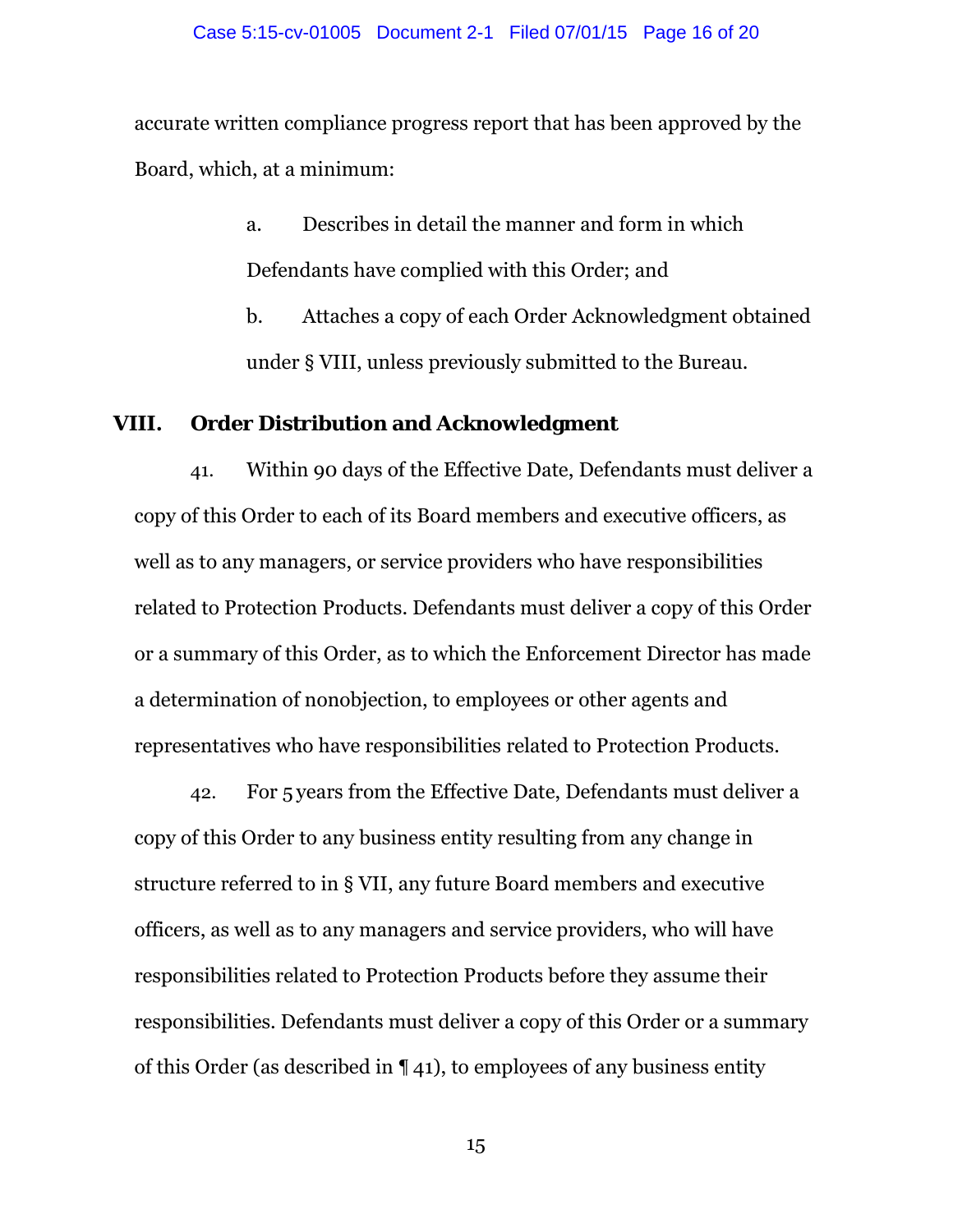#### Case 5:15-cv-01005 Document 2-1 Filed 07/01/15 Page 17 of 20

resulting from any change in structure referred to in § [VII,](#page-13-1) or other agents and representatives of such an entity, who will have responsibilities related to Protection Products.

43. Defendants must secure a signed and dated statement acknowledging receipt of a copy or the summary of this Order described in ¶ 41, ensuring that any electronic signatures comply with the requirements of the E-Sign Act, 15 U.S.C. § 7001 *et seq.*, within 90 days of delivery, from all persons receiving a copy or summary of this Order under this Section.

#### **IX. Recordkeeping**

<span id="page-16-0"></span>44. Defendants must maintain for at least 5 years from the Effective Date all documents and records necessary to demonstrate full compliance with each provision of this Order, including all submissions to the Bureau.

45. Defendants must retain the documents related to the compliance report described in ¶ [44](#page-16-0) for at least 5 years.

46. Defendants must make the documents identified in ¶ [44](#page-16-0) available to the Bureau upon the Bureau's request.

## **X. Notices**

47. Unless otherwise directed in writing by the Bureau, Defendants must provide all submissions, requests, communications, or other documents relating to this Order in writing, with the subject line, "*In re Affinion Group Holdings, Inc.* Matter No. 2012-0110-02" and send them to: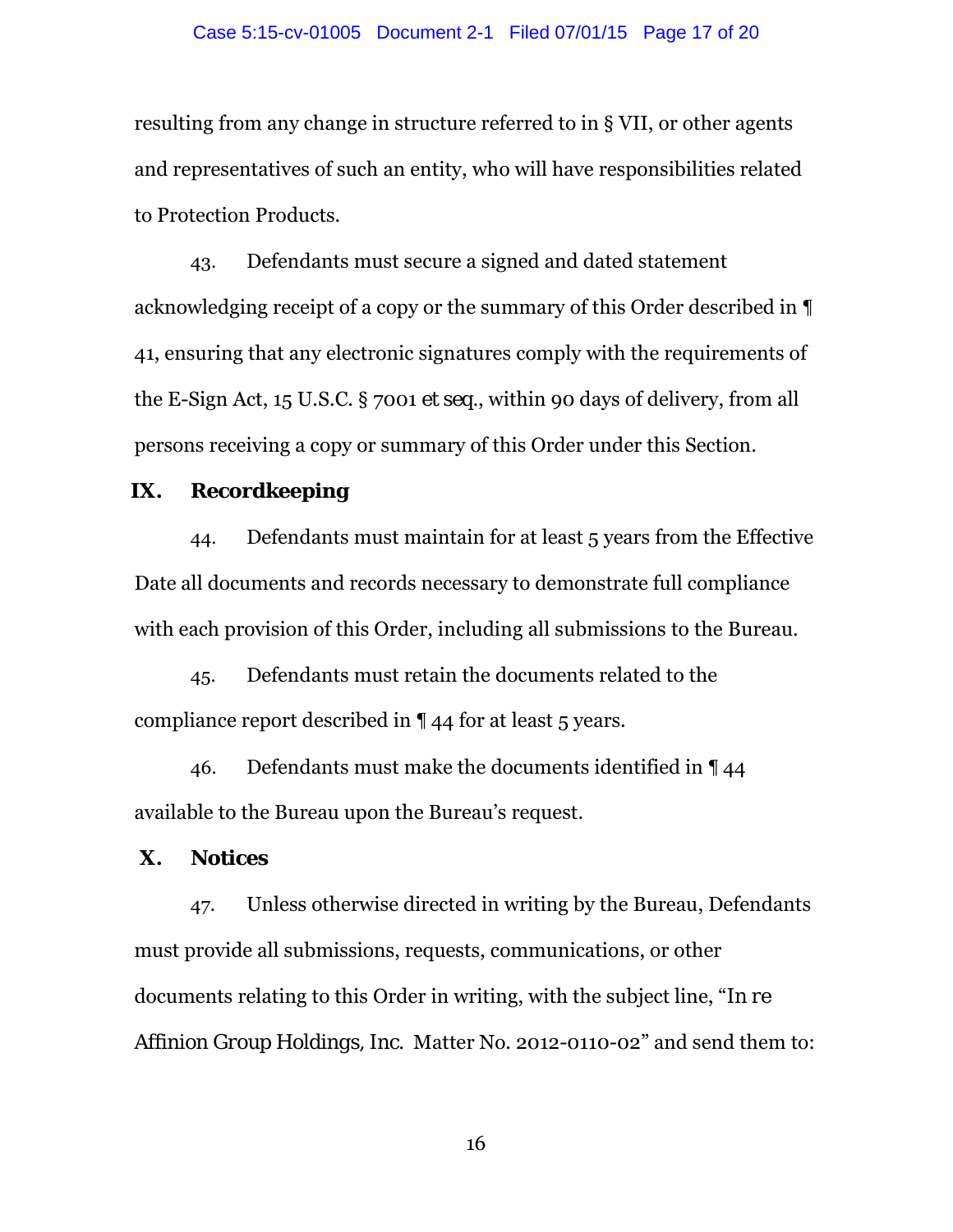Assistant Director for Enforcement Consumer Financial Protection Bureau ATTN: Office of Enforcement 1700 G Street, NW Washington, DC 20552

Enforcement Compliance@cfpb.gov

# **XI. Cooperation with the Bureau**

48. Defendants must cooperate fully to help the Bureau determine the identity and location of, and the amount of injury sustained by, each Affected Consumer. Defendants must provide such information in its or its agents' possession or control within 30 days of receiving a written request from the Bureau.

49. Defendants must cooperate fully with the Bureau in this matter and in any investigation related to or associated with the conduct described in the Complaint. Defendants must provide to the Bureau truthful and complete information, evidence, and testimony. Defendants must appear for interviews, discovery, hearings, trials, and any other proceedings that the Bureau may reasonably request upon 10 days written notice, or other reasonable notice, at such places and times as the Bureau may designate, without the service of compulsory process.

# <span id="page-17-0"></span>**XII. Compliance Monitoring**

50. Within 30 days of receipt of a written request from the Bureau, Defendants must submit compliance reports or other requested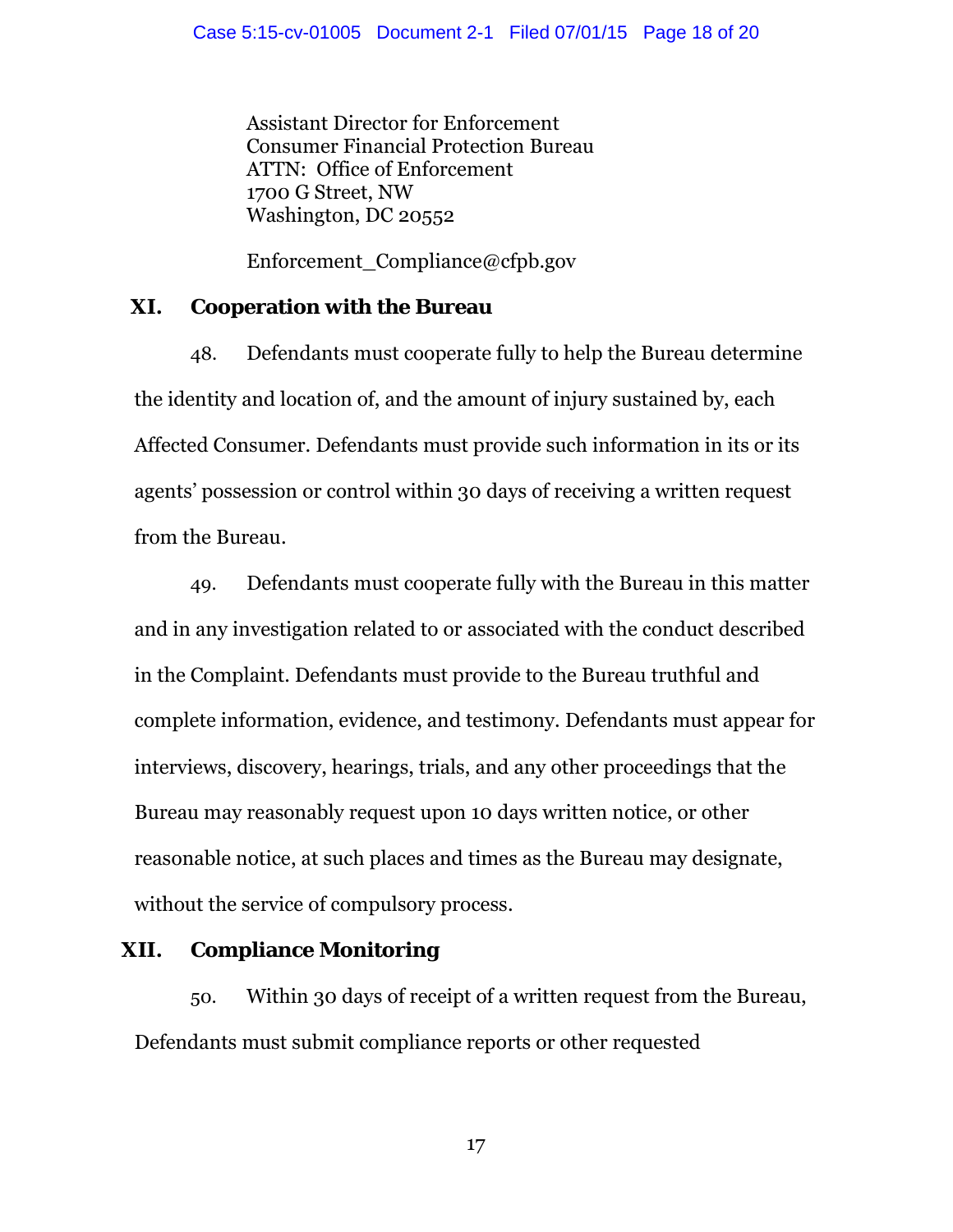#### Case 5:15-cv-01005 Document 2-1 Filed 07/01/15 Page 19 of 20

information, which must be made under penalty of perjury; provide sworn testimony; or produce documents.

51. Defendants must permit Bureau representatives to interview any employee or other person affiliated with Defendants who have agreed to such an interview regarding the subject matter or compliance of this Order. The person interviewed may have counsel present.

52. Nothing in this Order will limit the Bureau's lawful use of civil investigative demands under 12 C.F.R. § 1080.6 or other compulsory process.

## **XIII. Retention of Jurisdiction**

<span id="page-18-0"></span>53. The Court will retain jurisdiction of this matter for purposes of construction, modification, and enforcement of this Order.

54. Notwithstanding the provisions of ¶ [53,](#page-18-0) any time limits for performance fixed by this Order may be extended by mutual written agreement of the parties and without further Court approval. Additionally, details related to administration of §§ [VII](#page-13-1) through [XII](#page-17-0) of this Order may be modified by written agreement of the parties and without further Court approval. Any other modifications to this Order may be made only upon approval of the Court, upon motion by any party.

## **XIV. Release**

55. The Bureau releases and discharges Defendants from all potential liability for law violations that the Bureau has or might have